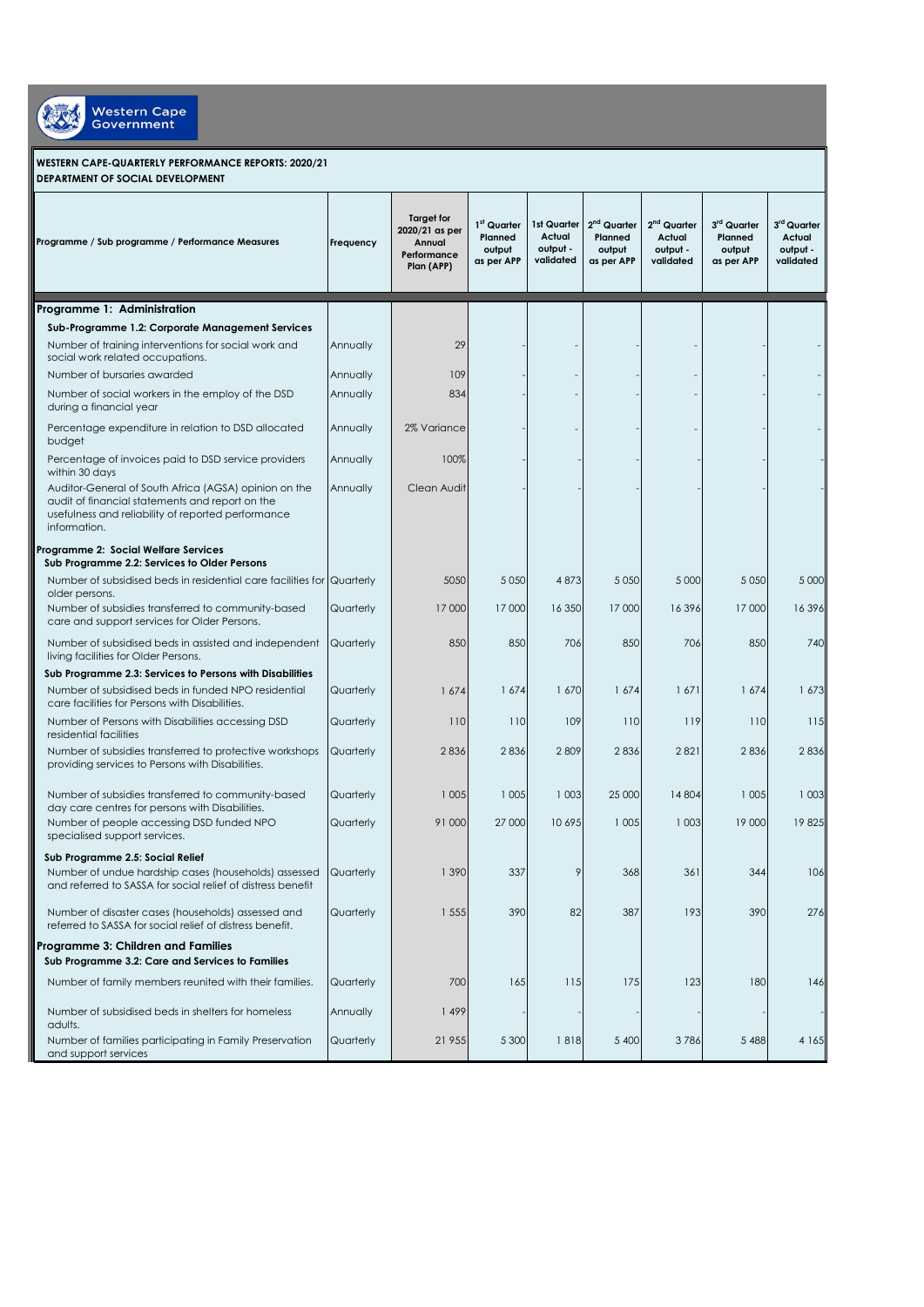| Programme / Sub programme / Performance Measures                                                                                                                                                                                                            | Frequency              | <b>Target for</b><br>2020/21 as per<br>Annual<br>Performance<br>Plan (APP) | 1 <sup>st</sup> Quarter<br>Planned<br>output<br>as per APP | 1st Quarter<br>Actual<br>output -<br>validated | 2 <sup>nd</sup> Quarter<br>Planned<br>output<br>as per APP | 2 <sup>nd</sup> Quarter<br>Actual<br>output -<br>validated | 3 <sup>rd</sup> Quarter<br>Planned<br>output<br>as per APP | 3rd Quarter<br>Actual<br>output -<br>validated |
|-------------------------------------------------------------------------------------------------------------------------------------------------------------------------------------------------------------------------------------------------------------|------------------------|----------------------------------------------------------------------------|------------------------------------------------------------|------------------------------------------------|------------------------------------------------------------|------------------------------------------------------------|------------------------------------------------------------|------------------------------------------------|
| Sub Programme 3.3: Child Care and Protection                                                                                                                                                                                                                |                        |                                                                            |                                                            |                                                |                                                            |                                                            |                                                            |                                                |
| Number of children placed in foster care                                                                                                                                                                                                                    | Quarterly              | 3 500                                                                      | 853                                                        | 384                                            | 872                                                        | 933                                                        | 887                                                        | 821                                            |
| Number of children re-unified with their families or<br>alternative caregivers.                                                                                                                                                                             | Quarterly              | 381                                                                        | 84                                                         | 55                                             | 102                                                        | 51                                                         | 102                                                        | 61                                             |
| Number of parents and caregivers that have completed<br>parent education and training programmes.                                                                                                                                                           | Quarterly              | 3 8 0 5                                                                    | 947                                                        | 256                                            | 973                                                        | 565                                                        | 953                                                        | 606                                            |
| Number of investigations into the question of whether a<br>child is in need of care and protection not initiated by<br>the Children's Court                                                                                                                 | Quarterly              | 7579                                                                       | 1865                                                       | 1 181                                          | 1930                                                       | 2059                                                       | 1930                                                       | 2 4 3 0                                        |
| Number of Children's Court Inquiries opened<br>(investigations initiated by the Children's Court)                                                                                                                                                           | Quarterly              | 1966                                                                       | 483                                                        | 239                                            | 500                                                        | 458                                                        | 500                                                        | 483                                            |
| Number of Form 38 reports submitted by designated<br>social workers to the Children's Court.                                                                                                                                                                | Quarterly              | 3073                                                                       | 772                                                        | 381                                            | 785                                                        | 657                                                        | 815                                                        | 650                                            |
| Number of Children's Court inquiries completed.                                                                                                                                                                                                             | Quarterly              | 3081                                                                       | 772                                                        | 306                                            | 794                                                        | 766                                                        | 804                                                        | 684                                            |
| Sub Programme 3.4: ECD and Partial Care                                                                                                                                                                                                                     |                        |                                                                            |                                                            |                                                |                                                            |                                                            |                                                            |                                                |
| Number of subsidies transferred to ECD facilities to<br>provide ECD services to young children.                                                                                                                                                             | Annually               | 60 000                                                                     |                                                            |                                                |                                                            |                                                            |                                                            |                                                |
| Number of ECD centres and schools where specialised<br>support services are provided to children at risk of not<br>achieving their developmental milestones.                                                                                                | Annually               | 85                                                                         |                                                            |                                                |                                                            |                                                            |                                                            |                                                |
| Number of subsidies transferred to ASC facilities to<br>provide services to children.                                                                                                                                                                       | Annually               | 6 500                                                                      |                                                            |                                                |                                                            |                                                            |                                                            |                                                |
| Number of registered partial care facilities.                                                                                                                                                                                                               | Quarterly              | 1 500                                                                      | 1500                                                       | 1585                                           | 1 500                                                      | 2385                                                       | 1 500                                                      | 1546                                           |
| Number of ECD centres upgraded through the<br>Infrastructure Conditional Grant                                                                                                                                                                              | Annually               | 51                                                                         |                                                            |                                                |                                                            |                                                            |                                                            |                                                |
| Sub Programme 3.5: Child and Youth Care Centres<br>Number of children in residential care in funded NPO<br>CYCCs in terms of the Children's Act.<br>Number of children in own CYCCs in terms of the                                                         | Quarterly<br>Quarterly | 2880<br>500                                                                | 2 1 1 2<br>305                                             | 1985<br>399                                    | 256<br>65                                                  | 155<br>98                                                  | 256<br>65                                                  | 153<br>57                                      |
| Children's Act.                                                                                                                                                                                                                                             |                        |                                                                            |                                                            |                                                |                                                            |                                                            |                                                            |                                                |
| Sub Programme 3.6: Community-Based Care Services for Children<br>Number of Child and Youth Care Workers who received<br>training.                                                                                                                           | Annually               | 15                                                                         |                                                            |                                                |                                                            |                                                            |                                                            |                                                |
| Programme 4:  Restorative Services                                                                                                                                                                                                                          |                        |                                                                            |                                                            |                                                |                                                            |                                                            |                                                            |                                                |
| Sub Programme 4.2: Crime Prevention and support                                                                                                                                                                                                             |                        |                                                                            |                                                            |                                                |                                                            |                                                            |                                                            |                                                |
| Number of adults in conflict with the law referred to<br>diversion programmes.                                                                                                                                                                              | Quarterly              | 10910                                                                      | 2727                                                       | 118                                            | 2733                                                       | 1076                                                       | 2743                                                       | 1808                                           |
| Number of adults in conflict with the law who<br>completed diversion programmes.                                                                                                                                                                            | Quarterly              | 7 2 2 2                                                                    | 1794                                                       | 67                                             | 1815                                                       | 673                                                        | 1811                                                       | 1 3 5 7                                        |
| Number of children in conflict with the law assessed                                                                                                                                                                                                        | Quarterly              | 6780                                                                       | 1675                                                       | 498                                            | 1700                                                       | 1 302                                                      | 1700                                                       | 1 131                                          |
| Number of children in conflict with the law referred to<br>diversion programmes                                                                                                                                                                             | Quarterly              | 2 2 3 0                                                                    | 547                                                        | 53                                             | 583                                                        | 196                                                        | 563                                                        | 282                                            |
| Number of children in conflict with the law who<br>completed diversion programmes.                                                                                                                                                                          | Quarterly              | 1492                                                                       | 365                                                        | 12                                             | 385                                                        | 68                                                         | 375                                                        | 167                                            |
| Number of children sentenced to secure care CYCCs in<br>terms of the Child Justice Act.                                                                                                                                                                     | Quarterly              | 160                                                                        | 115                                                        | 105                                            | 15                                                         | $\sqrt{5}$                                                 | 15                                                         | 8                                              |
| Number of children in conflict with the law awaiting trial<br>in secure care CYCCs in terms of the Child Justice Act                                                                                                                                        | Quarterly              | 1 300                                                                      | 520                                                        | 328                                            | 260                                                        | 161                                                        | 260                                                        | 185                                            |
| Number of schools in 11 highest risk police precincts<br>and/or WCG safety plan areas<br>where DSD and/or DSD funded social workers identify,<br>assess, refer and follow up children and youth at risk for<br>specialised interventions on a weekly basis. | Quarterly              | 30                                                                         |                                                            |                                                | 10                                                         | $\circ$                                                    | 10                                                         |                                                |

I